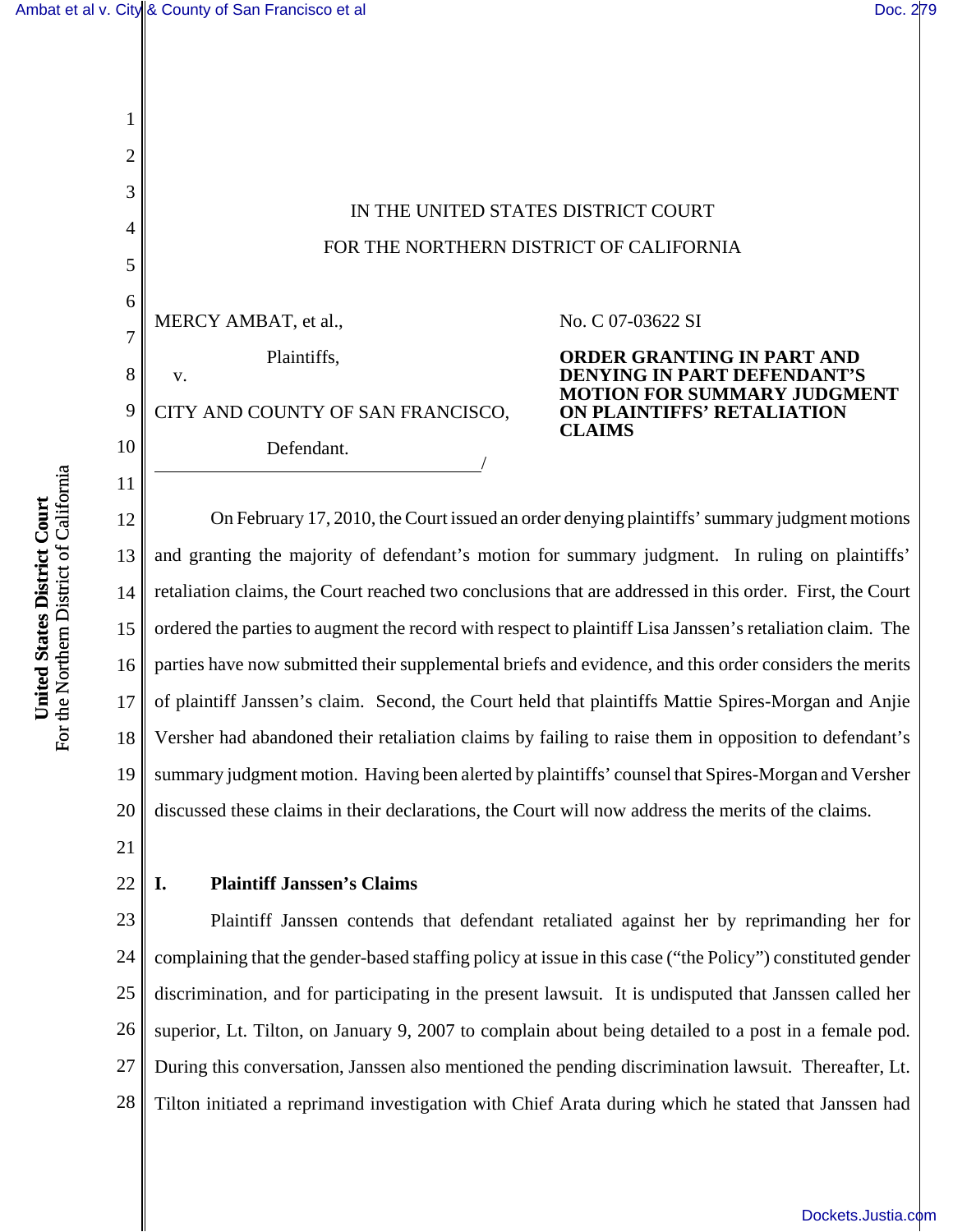1 2 questioned his authority to make shift assignments and had spoken to him in a loud and unprofessional tone. Janssen was issued a reprimand by Chief Arata on February 20, 2007.

3 4 5 6 7 8 9 10 11 12 Janssen has stated a prima facie case of retaliation by showing that she was issued a reprimand soon after she complained about the Policy and informed her superiors about the pending lawsuit. *See Freitag v. Ayers*, 468 F.3d 528, 541 (9th Cir. 2006)*.* Therefore, the burden shifts to defendant to articulate a legitimate, non-retaliatory reason for the disciplinary action. *McDonnell Douglas Corp. v. Green*, 411 U.S. 792, 802 (1973). Defendant has submitted deposition testimony from Chief Arata stating that Janssen's reprimand was based on her use of an inappropriate and insubordinate tone toward Lt. Tilton. Chief Arata relied on statements from Lt. Tilton and from Sgt. Wallace, who testified at the reprimand hearing that he was near Lt. Tilton during the phone conversation with Janssen and could hear Janssen's words and her tone of voice through the phone. *See* Arata Depo., ex. A to Ofierski Decl., at 208:14-17, 217:25-218:21; *see also* Tilton Decl. ¶¶ 2, 5.

13 14 15 16 17 18 19 20 21 Defendant has met its burden of setting forth a non-retaliatory reason for the reprimand. However, plaintiff has created a material factual dispute with respect to whether defendant's proffered reason is a mere pretext for a retaliatory motive. *See McDonnell Douglas*, 411 U.S. at 804. Plaintiff has submitted declarations from Deputies Wysinger, Williams, and Bui, all of whom aver that they were present during Janssen's phone call to Lt. Tilton and that Janssen did not make any inappropriate statements or use a loud or unprofessional tone. *See* Wysinger Decl. ¶¶ 3-6; Williams Decl. ¶¶ 4-10; Bui Decl. ¶¶ 5-9. Plaintiff's submission presents significant factual and credibility disputes that cannot appropriately be resolved on summary judgment. Accordingly, defendant's motion for summary judgment on plaintiff Janssen's retaliation claim is DENIED.

22

# 23

#### **II. Plaintiff Versher's Claims**

24 25 26 27 28 Defendant asserts that plaintiff Versher's retaliation claims must be dismissed due to failure to exhaust her administrative remedies. Versher filed a charge with the California Department of Fair Employment and Housing ("DFEH") in December 2006 and an additional charge with the EEOC in March 2007 in which she described the Policy and the basis of her contentions of sex discrimination, but did not mention any retaliatory acts. *See* ex. G to Ofierski Decl. ISO Def. MSJ.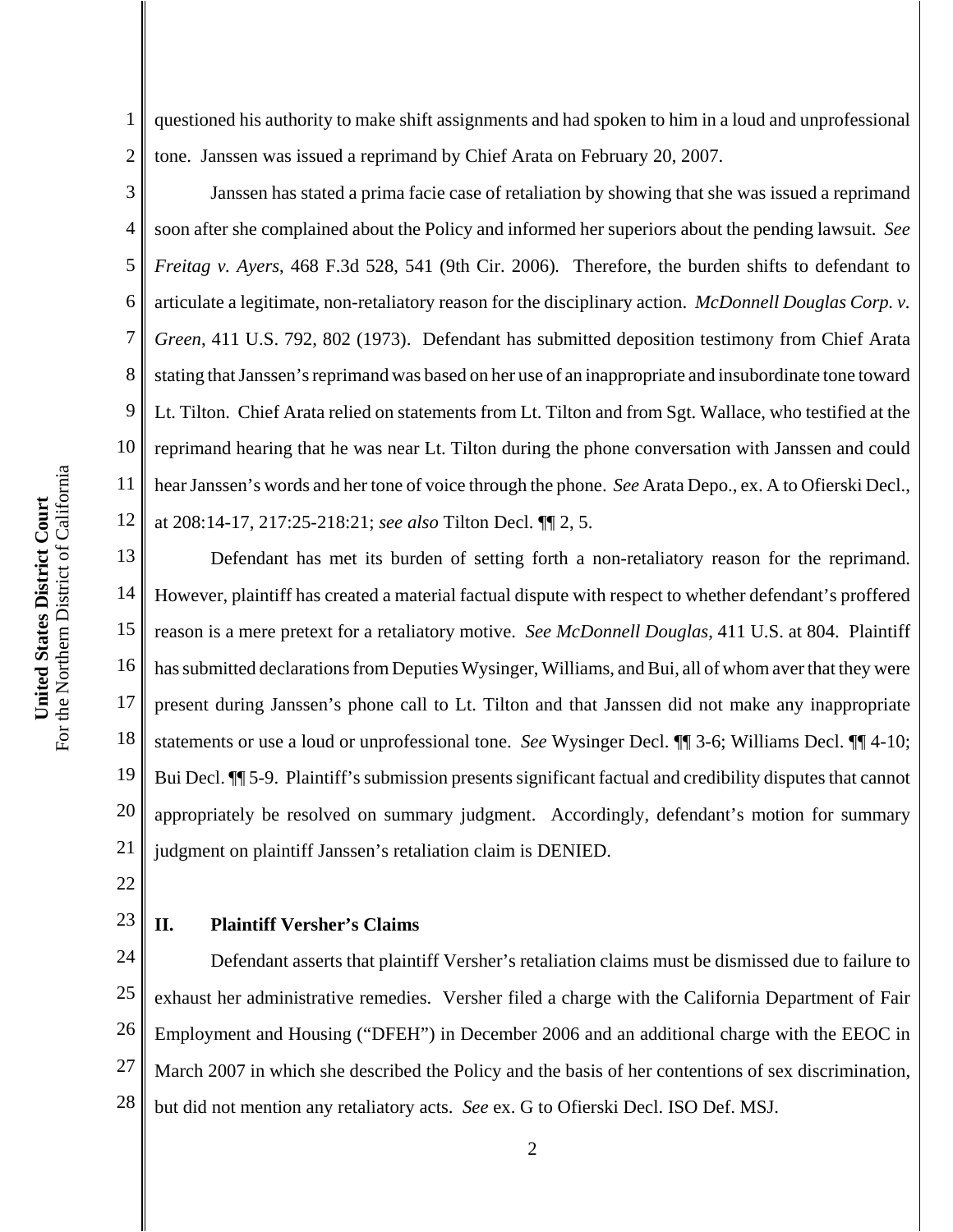5 6 7 8 9 10 For the Northern District of California For the Northern District of California 11 United States District Court **United States District Court** 12 13 14 15 16 17

1 2 3 4 As stated in the Court's prior order, to establish federal subject matter jurisdiction over her retaliation claims, plaintiff Versher must demonstrate that she filed timely charges with the EEOC or its California equivalent, the DFEH. *B.K.B. v. Maui Police Dep't*, 276 F.3d 1091, 1099 (9th Cir. 2002). "[W]hen an employee seeks judicial relief for claims not listed in the original EEOC charge, the complaint nevertheless may encompass any discrimination like or reasonably related to the allegations of the EEOC charge."*Freeman v. Oakland Unified Sch. Dist.*, 291 F.3d 632, 636 (9th Cir. 2002). Under this rule, "jurisdiction extends over all allegations of discrimination that either fell within the scope of the EEOC's *actual* investigation or an EEOC investigation which *can reasonably be expected* to grow out of the charge of discrimination." *B.K.B.*, 276 F.3d at 1100 (original emphasis) (internal quotation marks and citation omitted).

18 Versher asserts that after she unsuccessfully complained about the Policy to her immediate superiors, Sgt. Wallace, Lt. Tilton, and Capt. Pecot, she ultimately took her complaint to Chief Arata. Plaintiffs' Third Amended Complaint ("TAC") identifies three retaliatory acts occurring after Versher complained about the Policy: (1) issuance of a negative performance evaluation in December 2006; (2) convening of a meeting in May 2007 at which Versher's supervisors accused her of failing to inform them that she had a close relative under her custody; and (3) issuance of a written "counseling" in June 2007 ostensibly due to Versher's failure to inform a supervisor that a cell was overcrowded.<sup>1</sup> See TAC ¶¶ 66-67, 71-75; *see also* Versher Decl. ISO Pltf. Oppo. to Def. MSJ ¶¶ 20, 23, 26.

19 20 21 22 23 24 25 Versher's first retaliation claim, related to the December 2006 negative performance evaluation, took place several months before Versher filed her EEOC charge. Where a plaintiff's EEOC charge fails to mention a retaliatory act that occurred before the charge was filed, "the agency [is] not on notice to investigate . . . [these] instances of past retaliation" and the claim must be dismissed for failure to exhaust. *Curry v. Shinseki*, No. 08-16380, 2009 WL 4884329, at \* 1 (9th Cir. Dec. 14, 2009). Accordingly, plaintiff Versher's first retaliation claim is DISMISSED for lack of jurisdiction. In the Court's view, however, plaintiff Versher has exhausted her second and third claims of

26

<sup>27</sup> 28 <sup>1</sup> According to the counseling document, "Counseling is not to be construed as disciplinary action. Counseling is a formal means whereby a supervisor can document a problem and indicate to a subordinate employee the corrective action to be taken. A copy of this document will be placed in your personnel file." *See* ex. 15 to Versher Depo., ex. RR to Ofierski Decl. ISO Def. MSJ.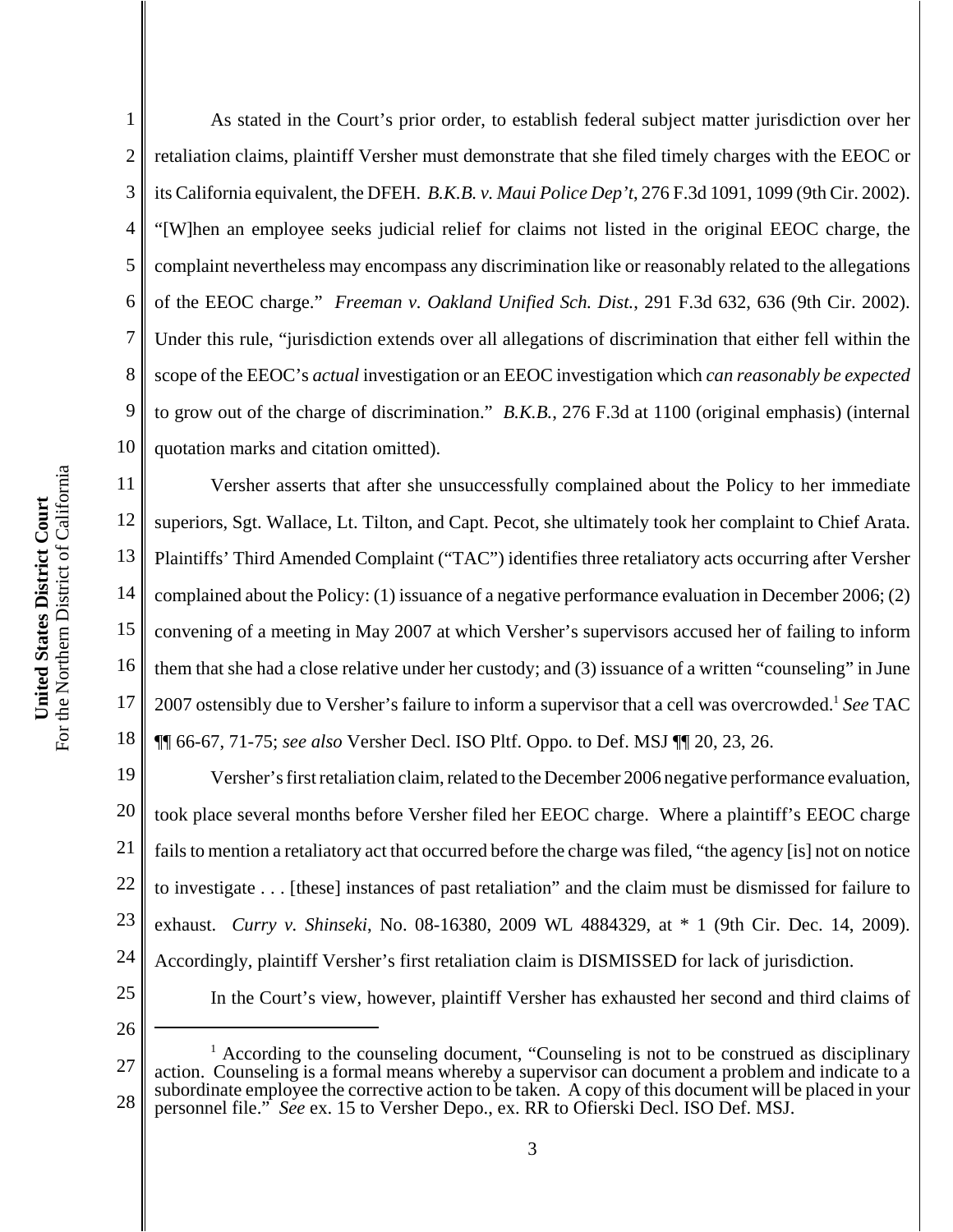1 2 3 4 5 retaliation, which concern the May 2007 meeting and the June 2007 written counseling. The acts complained of took place just months after plaintiff's EEOC charge was filed, were based on plaintiff's complaints regarding the discriminatory policy mentioned in the charge, and concerned the same defendants and same location at which the alleged discrimination was taking place. *See B.K.B.*, 276 F.3d at 1100 (in assessing whether a claim is reasonably related to allegations in an EEOC charge, court should consider the "alleged basis of the discrimination, dates of discriminatory acts specified within the charge, perpetrators of discrimination named in the charge, and any locations at which discrimination is alleged to have occurred"). Accordingly, the Court will consider the merits of these claims.

17 18 19 20 21 22 23 The Court concludes that disputed issues of fact preclude summary judgment on plaintiff Versher's second retaliation claim, which stems from a May 2007 meeting at which Versher was confronted regarding whether she had failed to inform her supervisors that she had a close relative in custody. According to Versher, the meeting occurred after Versher's supervisors found a letter in which an inmate under Versher's supervision, Tricia Hurd, addressed Versher as "Auntie." Versher asserts that Hurd was well-known to jail officials and tended to refer to deputies she liked using that moniker. Versher Depo. at 172:15-20; *see also* Versher Decl. ¶¶ 24-25. She states that although Lt. Tilton, Sgt. Wallace, and Capt. Pecot knew that she was not related to Hurd, they nonetheless convened a meeting at which they accused Versher of violating the jail's policy requiring deputies to inform their superiors if a relative was in custody. Versher Decl. ¶ 24. Versher was told she "did not need" a union representative at the meeting because she was "not in any trouble," Versher Depo. at 171:16-19, but avers that all three supervisors present at the meeting accused her of a serious violation of jail rules, Versher Decl. ¶ 24. Versher admits that she was not formally disciplined after she explained she was not related to Hurd*.* Versher Depo. at 180:5-8.

24 25 26 27 28 Defendant contends that Versher cannot set forth a prima facie case of retaliation because she was not disciplined after the meeting. Defendant does not contest, however, that plaintiff was pulled from her shift and brought, unrepresented, into a meeting at which three supervisors accused her of violating a jail rule. In the Court's view, this action is of a type sufficient to dissuade a reasonable employee from approaching his or her superiors with a grievance, and therefore amounts to a prima face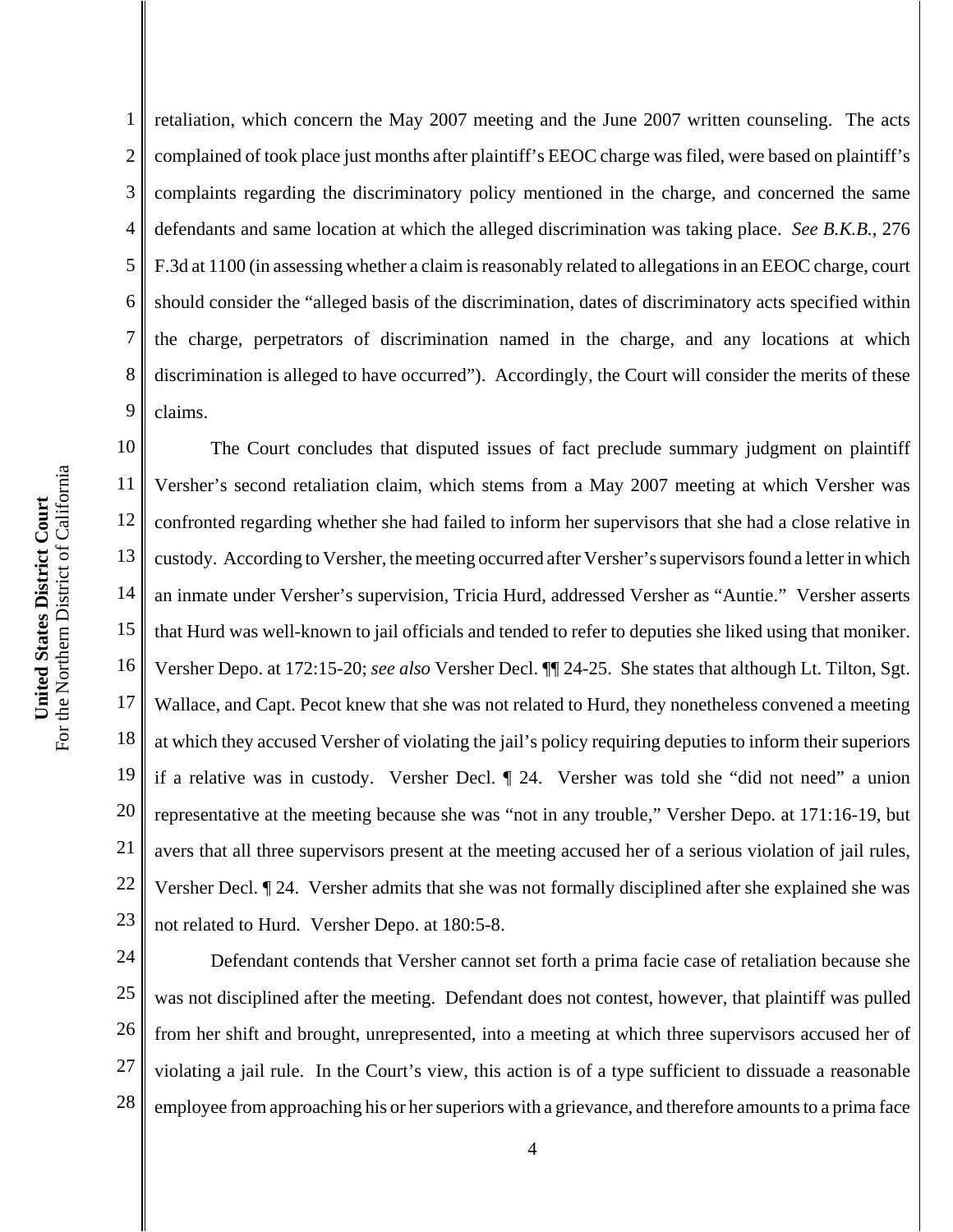6 7 8 9 10 For the Northern District of California For the Northern District of California 11 United States District Court **United States District Court** 12 13 14

1 2 3 4 5 showing of retaliation. *See Burlington N. & Santa Fe R.R. Co. v. White*, 548 U.S. 53, 67-68 (2006). Even assuming defendant has proffered a legitimate, non-retaliatory reason for the meeting, Versher's submission is also sufficient to raise a material factual dispute as to whether defendant's proffered reason was pretextual. Therefore, defendant's motion for summary judgment on plaintiff Versher's second claim of retaliation is DENIED.

Versher's third retaliation claim concerns a June 2007 counseling letter she received after she failed to notify a supervisor at the start of her shift that the deputy from the previous shift had packed three inmates into a holding cell designed for one inmate, in violation of jail safety policies. Versher Decl. ¶ 26. Versher asserts that she was unaware of any policy requiring her to immediately inform a supervisor of inmates left in a holding cell from a prior shift. *Id.* Versher contends that her superiors engaged in retaliation by disciplining her rather than the deputy who had created the overcrowding problem in the first place. Versher Depo. at 191:20-24.

15 16 17 18 19 20 21 Defendant asserts that plaintiff has failed to make out a causal link between her protected activity and the issuance of the written counseling. The Court disagrees. The close temporal proximity between plaintiff's filing of an EEOC charge, the May 2007 incident, and the present incident, coupled with plaintiff's undisputed contention that the jail policy was applied only to her and not to the other deputy involved, is sufficient to create an inference of retaliation. *See Coszalter v. City of Salem*, 320 F.3d 968, 977 (9th Cir. 2003). Although defendant has proffered a non-retaliatory reason for the adverse action – a violation of Department rules – Versher has raised a triable issue as to whether the counseling was merely a continuation of the previous retaliatory actions. Defendant's motion for summary judgment on Versher's third retaliation claim is therefore DENIED.

22

### 23

### **III. Plaintiff Spires-Morgan's Claims**

24 25 26 27 28 Finally, defendant seeks summary judgment on three retaliation claims asserted by plaintiff Spires-Morgan. Spires-Morgan asserts that, after she filed a grievance about the Policy in February 2007, the Department took three retaliatory actions against her: (1) in March 2007, the Department issued her a written counseling for unacceptable job performance; (2) in October 2007, Senior Deputy Jardin, Spires-Morgan's supervisor, chastised her; and (3) in November 2007, plaintiff was "provided

5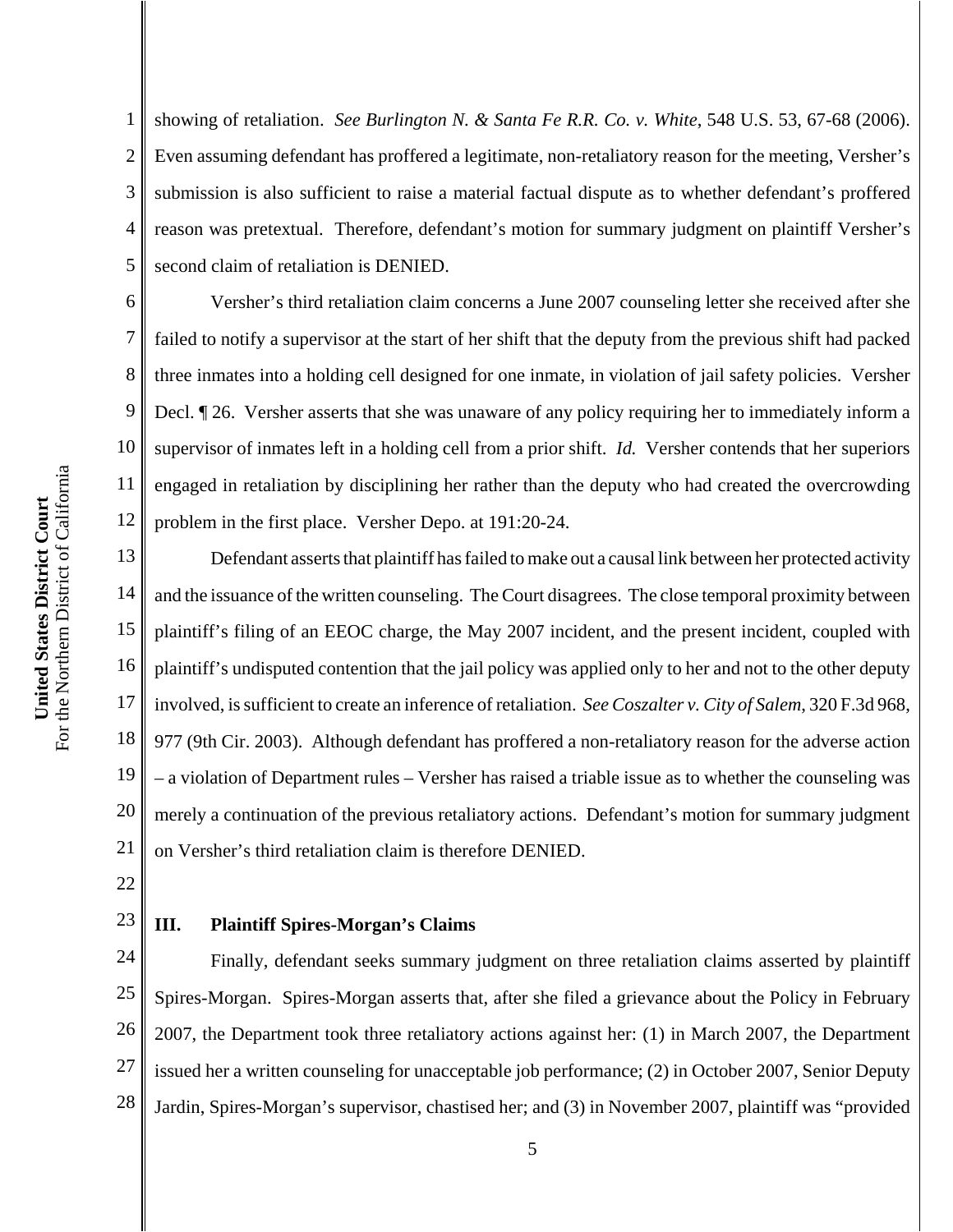1 2 3 4 with information that the [Department] intended to discipline" her for submitting insufficient paperwork in support of a sick leave request. *See* DFEH Charge, ex. F to Ofierski Decl. ISO Def. MSJ. Spires-Morgan contends that all of these incidents were orchestrated by Capt. Pecot. *See* Spires-Morgan Depo., ex. OO to Ofierski Decl. ISO Def. MSJ, at 264:11-15.

Plaintiff's first retaliation claim concerns a March19, 2007 counseling. According to defendant, the counseling was issued for two reasons: first, because the Department had received three inmate complaints against Spires-Morgan in February and March 2007, and second, because Spires-Morgan failed to respond to a radio call on March 10, 2007. Spires-Morgan avers that she learned from the complaining inmates that Capt. Pecot had actively solicited the complaints, telling the inmates that if they complained, "they could get rid of" Spires-Morgan. Spires-Morgan Decl. ISO Pltf. Oppo. to Def. MSJ ¶ 79. Spires-Morgan admits that she did not answer the radio call, but asserts that it was common knowledge that radios often did not work. She states that on several prior occasions her supervisors had themselves failed to respond to radio calls due to having non-functioning radios. *Id.* ¶¶ 80-81.

14 15 16 17 18 19 20 21 Defendant asserts that the Court should ignore plaintiff's assertions concerning Capt. Pecot's role in soliciting inmate complaints because this evidence is inadmissible hearsay. Because plaintiff may be able to present this evidence in an admissible form at trial, however, the Court may consider the substance of the evidence in ruling on defendant's summary judgment motion. *Fraser v. Goodale*, 342 F.3d 1032, 1036-37 (9th Cir. 2003). Taking as true plaintiff's assertions regarding the inmate complaints and the radios, plaintiff has raised a triable issue of fact as to whether the counseling was issued in retaliation for plaintiff's protected activity. Accordingly, defendant's motion for summary judgment on plaintiff Spires-Morgan's first retaliation claim is DENIED.

22 23 24 25 26 27 28 Spires-Morgan's second retaliation claim concerns a verbal chastisement by her supervisor, Senior Deputy Jardin, after Spires-Morgan purportedly returned late from lunch. Spires-Morgan asserts that Jardin "chastise[d] [her] like a child not an adult," which was "uncalled for and unprofessional." Spires-Morgan Decl. ¶ 85. The Court agrees with defendant that plaintiff has failed to state a retaliation claim as a matter of law. An unpleasant interaction with one's supervisor, even one that occurs after protected activity, is not necessarily actionable retaliation. "Title VII . . . does not set forth a general civility code for the American workplace." *Burlington*, 548 U.S. at 68. In addition, Title VII's

5

6

7

8

9

10

11

12

13